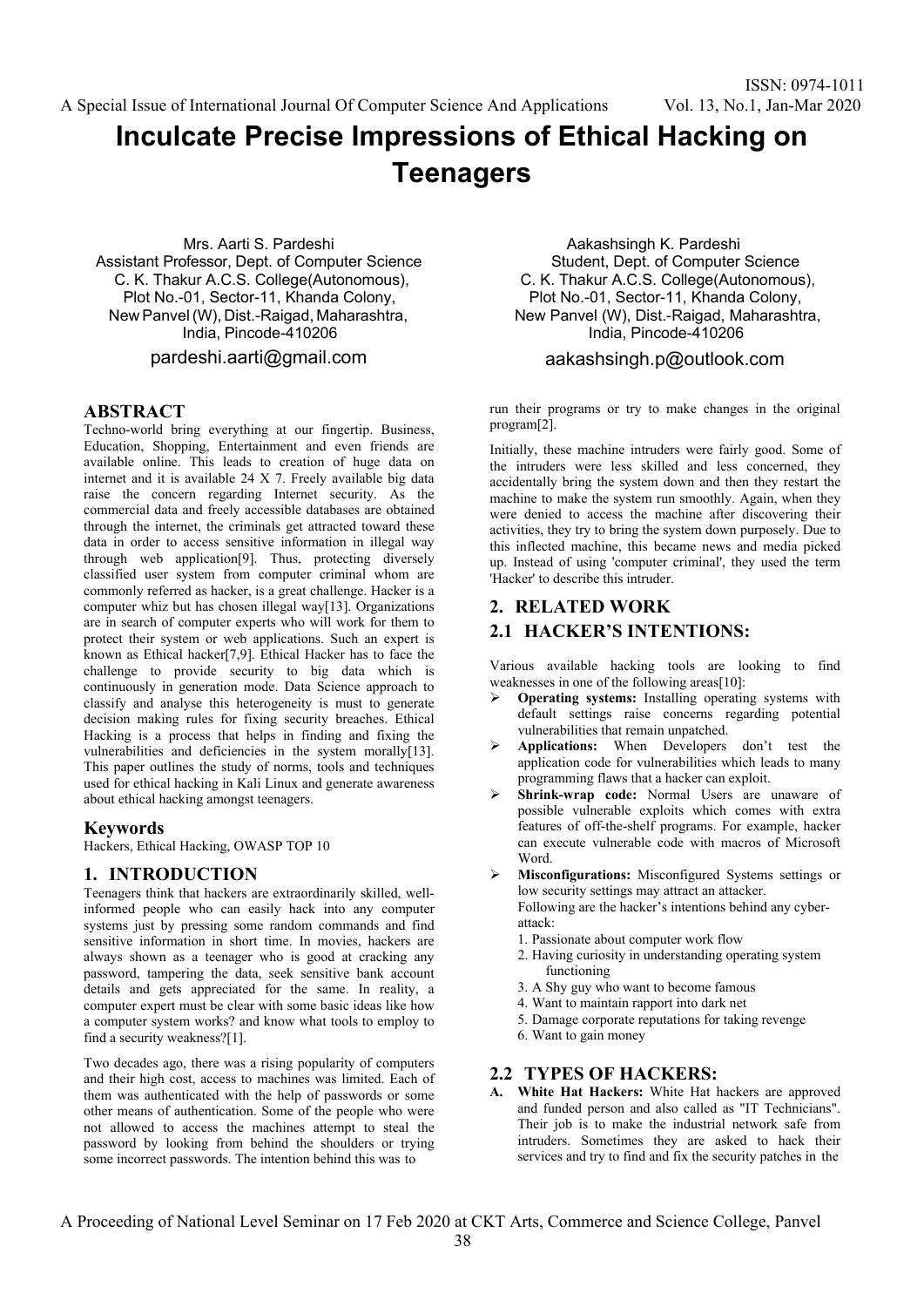network. These White Hat hackers are also called as Ethical Hackers. [3,9,10]

- **B. Black Hat Hackers:** Black Hat Hacker keeps an intention to harm the system. They break the security doors of the network or services and bring down the network and make the service unusable. Black Hat Hackers enters in the network by cracking the passwords and obtain entry to unauthorized network. They are also called "Crackers" or "Malicious Hackers". [3,9,10]
- **C. Grey Hat Hackers:** Grey Hat Hackers have properties of both White Hat Hackers and Black Hat Hackers. Grey Hat Hackers can change the programs in the systems and then alert the industry that there are loopholes in the security and it might be hacked. [3,9,10]
- **D. Blue Hat Hackers:** These are another form of amateur hackers much like script kiddies whose main agenda is to take revenge on anyone who makes them angry. They have no desire for learning and may use simple cyberattacks like flooding your IP with overloaded packets which will result in DoS attacks. [4,8]
- **E. Green Hat Hackers:** These are like script kiddies or blue hat hackers. But they have specific intentions of becoming full blown hackers. They are also known as neophytes.
- **F. Red Hat Hackers:** They are like white hat hackers. But they do not report to hackers, instead they steal hacker's computer system information and also sometimes destroy it[8].
- **G. Hacktivist:** These are hacker who perform hacking for a cause such as broadcasting political and social messages through social media. They raise public awareness for political and social cause[6].
- **H. Cyber terrorists:** These types of hacker's who hack government computer or public utility infrastructure. Some of the attacks are possible on-Air traffic control towers and power stations.

# **2.3 HOW A SYSTEM CAN BE HACKED?**

# *2.3.1 E-Mail Hacking or Fake E-Mail*

Fraudsters hack the email account of an individual and send instructions to a commercial website or any bank acting as the customer[5,8].

### *2.3.2 Mobile SIM Swap*

This happens when fraudster's gain customers personal information through activities like phishing(fraudulent mail), vishing (fraudulent call), social engineering, etc. By creating customers fake id, they obtain duplicate SIM cards from mobile operators and deactivate the customer's genuine SIM card. Duplicate SIM cards are then used to fraudulent transactions in the customer's (victim's) account, without his/her knowledge.

### *2.3.3 Brute Force attack*

In cryptography, a brute-force attack consists of an attacker submitting many passwords or passphrases with the hope of eventually guessing correctly. This is known as an exhaustive key search[10].

# *2.3.4 Keystroke Logging*

Keystroke logging, often referred to as keylogging or keyboard capturing, is the action of recording (logging) the keys hit by individual on a keyboard, unaware that their actions are being monitored. A keylogger can be either software or hardware.

# *2.3.5 Network eavesdropping*

Network eavesdropping is a network layer attack that focuses on capturing small packets from the network transmitted by other computers and reading the data content in search of any type of information[15].

### *2.3.6 Cookie Theft*

Cookie theft occurs when a third-party copies unencrypted session data and uses it to impersonate the real user. Cookie theft most often occurs when a user accesses trusted sites over an unprotected or public Wi-Fi network.

### *2.3.7 Bots and Botnets*

A term "bot" derived from robot[6,10]. Before a decade Bots were interpreted as robot will help to avoid repeated work. But now a days the bot is also used to do cyberattack which are indirectly remotely directed by an attacker. The bot is software program which is basically going to repeat certain action. For example, Brute force attack[6] is an attack which tries all possible combinations of password to crack it. For this attack a bot can be used to try such activity with different possible dictionary attacks like wordlist, famous password and a key, pair combination of (username, password) available on darknet.<sup>[6]</sup> The cybercriminal can then use the bot (also known as a zombie computer) to launch more attacks or to bring it into a collection of controlled computers, known as a botnet[10].

### *2.3.7.1 Bot creation*

A bot is created when the malware containing the programming to take over the computer is placed onto its target. It could be brought by a network worm that deposits its payload. It could be a virus that was launched from an infected e-mail attachment. It could be a Trojan horse disguised as a program the target user desired.

After implantation, the bot then attempts to connect with the command-and-control server (as stated above, usually an IRC server). From there, the bot herder can launch any number of attacks.

### *2.3.7.2 Prevention from Bot attack*

With all the damage that can be done to a computer and through a computer has been turned into a malicious bot. it's important to take necessary action in regards to its prevention and it include following methods:

- Education regarding malicious bot
- Go for regular software updates and patches
- Use of antivirus software
- Use of Updated Firewall

# **3. What is Ethical Hacking?**

Ethical hacking is also known as "Penetration Hacking" or "Intrusion Testing" or "Red Teaming"[7,13]. Ethical Hacking is defined as a practice of hacking without malicious intent. Both Malicious Hackers and Ethical Hackers are distinct from each other and play important roles in Security. According to [10,13], "Ethical hackers employ the same tools and

A Proceeding of National Level Seminar on 17 Feb 2020 at CKT Arts, Commerce and Science College, Panvel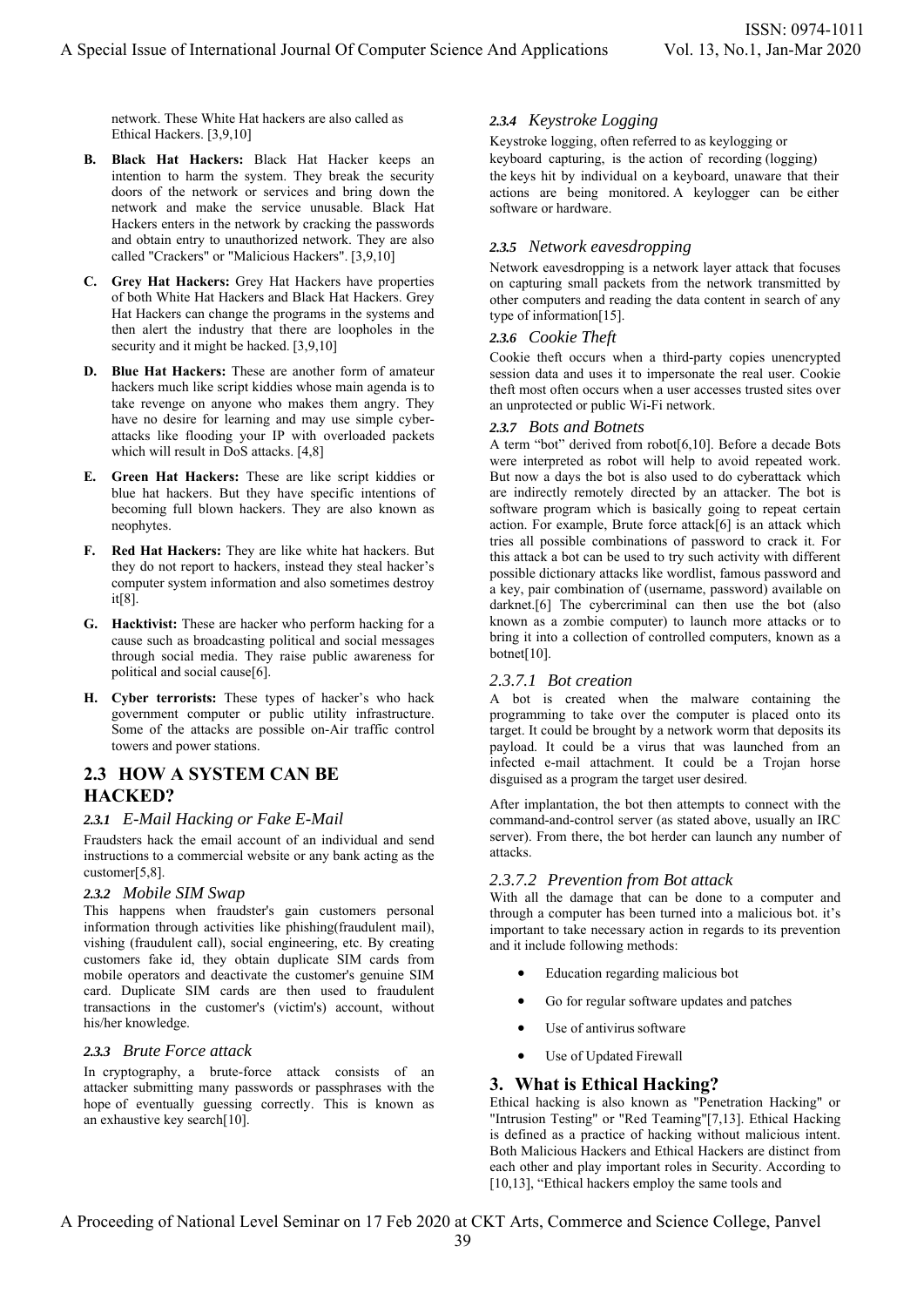techniques as the intruders, but they neither damage the target systems nor steal information. Instead, they evaluate the target systems' security and report back to owners with the vulnerabilities they found and instructions for how to remedy them". [3] In today's generation of the Internet, we have many immeasurable technologies like Online Shopping, Online Banking, Commercial websites, Wikipedia, etc. For every good side, we have a bad side and that is hacking. These hackers get into the website and try to steal the information and make it open on the darknet generally identified as black hat hackers, to stop or avoid these malicious activities white hat hackers came into the picture. These white hat hackers are termed as Ethical hackers[10].

Ethical hacking is a way of hacking with good intentions. Ethical hacking can be considered as a security test of an information technology environment. [3]

### **3.1 Way to conduct Ethical Hacking**

The following steps are a framework for performing a security audit of an organization[7,14]:

- 1. Discuss with the owner of the system and gather the detail information of the system and sections that are needed to be implemented during the testing.
- 2. Sign nondisclosure agreement (NDA) documents with the owner.
- 3. Unite an ethical hacking team, and prepare a pen testing schedule.
- 4. Conduct the pen test.
- 5. Prepare a brief report of analysis.
- 6. Handover the report to the owner.

Ethical hacker conducts a penetration testing also known as manual penetration testing[14,15]. It is possible to have automated penetration testing. Different tools are available for vulnerability assessment such as Nessus, Qualys and Web Inspect[6,10]. Nessus is the well-known vulnerability scanner, which was designed by tenable network security. It is free and is chiefly recommended for non-enterprise usage. This network-vulnerability scanner efficiently finds critical bugs on any given system. [6] There are some limitations to these automated testing such as specific task or process will be assessed, even though critical risk found, no immediate action will be taken and only assessment report will be generated. That will not be the case with manual penetration testing. Though it is time consuming but it is reliable and safe in terms of providing security to organizations system.

# **4. OPEN WEB APPLICATION SECURITY PROJECT (OWASP) TOP 10**

It is an non-profit organization that works for the security of the websites. It maintains a prioritized based top 10 security risk lists. Priority is decided by factors like detectability, severity and exploitability. In the next sub section, there is detail explanation of these risks[6].

### *4.1.1 Injection*

Injection flaws, such as SQL injection. In this attack unauthorized intruder tricks the SQL commands, sends the changed query and gain sensitive database information.

For example, Consider the following SQL query which accepts untrusted data

### **String str= "Select \* from employee where eid='"+**

### **request.getParameter("id") + "'";**

In the above case, attacker can modifies the 'eid' parameter and retrieves all the records of employee relation.

### **http://demoexample.com/webapp/employeeView?eid= ' or**

 $1 \equiv 1$ 

### *4.1.2 Broken Authentication.*

Authentication and session management are frequently implemented incorrectly, allowing attackers to get access to passwords, keys, or session tokens.

### *4.1.3 Sensitive Data Exposure*

When web applications and APIs do not maintain security for sensitive data, then there is high risk of credit card fraud, and identity theft.

### *4.1.4 XML External Entities (XXE)*

External entities evaluated by poorly configured XML processors can be used to disclose internal files using the file URI handler, internal file shares, internal port scanning, remote code execution, and denial of service (DoS) attacks.

### *4.1.5 Broken Access Control*

Automated attack is possible under this type of risk, where bad guy is going to use automated system to stuff credential to guess user name and passwords and once attacker is successful in it then he can modify other users' data, change access rights, etc.

### *4.1.6 Security Misconfiguration*

Security misconfiguration is to keep insecure default configurations, incomplete or ad hoc configurations, open cloud storage, misconfigured HTTP headers, and verbose error messages containing sensitive information. Here, user can follow simple principle "DON'T USE IF YOU DON'T NEED"[12].

### *4.1.7 Cross-Site Scripting XSS*

It is also called client-side code injection. Untrusted data in a web page without sufficient validation leads to XSS flaws. In this attack, hacker executes a script in the victim's browser which can hijack user sessions, deface web sites, or redirect the user to malicious sites.

### *4.1.8 Insecure Deserialization*

Insecure deserialization can be used to perform attacks, including replay attacks, injection attacks, and privilege escalation attacks.

### *4.1.9 Using Components with Known Vulnerabilities*

Software have Components, such as libraries, frameworks, and other software modules. Many known software comes with known vulnerabilities. In this case user has advantage that he is having knowledge of flaws present in the current application.

### *4.1.10 Insufficient Logging & Monitoring*

Logging means recording things and monitoring is one step ahead of it. Monitoring is used to analyse these log records. User should monitor warnings, error messages and so on. User should log and monitor Login Failure, Access Failure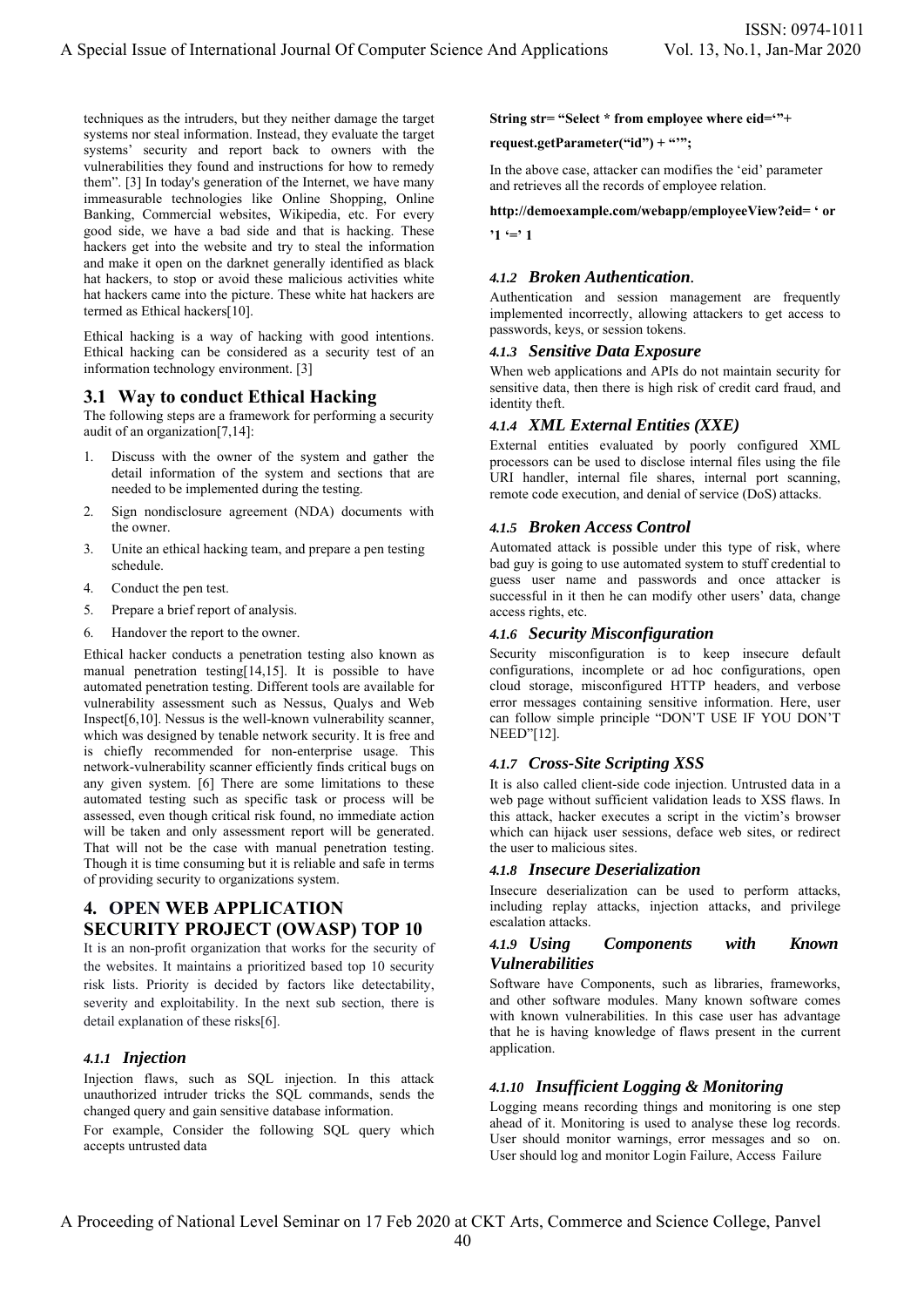and server-side failures. "TOO MUCH CONTENT AND TOO LITTLE CONTENT" is not good for log[11].

government and all developers who are working on sensitive data when attacker wants to hack machine are explained in Figure1.



**Fig 1: Possible ways with which Attacker gains access and action to be taken by ethical hacker** 

# **5. Methodology**

A survey was conducted with 170 participants from various arenas such as Student, Teacher, Industry expert and an Outsider, who is not having an ethical hacking domain knowledge. 53% participants including industry expert strongly agree to the fact that ethical hacker or hacker share common property that is he has to be a computer expert.

Weka is popular tool for statistical analysis. Many machine algorithms such as Logistic regression, Decision Tree, Random Forest can be implemented on dataset of csv format. Implementation of these algorithms is explained in below section.

Logistic Regression gives accuracy of 95.88%, where 108 out of 113 instances are correctly classified for Ethical Hacking No Knowledge (EHD) and 55 out of 57 instances are correctly classified for Ethical Hacking Knowledge (EHK).

MultilayerPerceptron(MP) using 66% split gives 97.64% accuracy. Confusion matrix of Neural network based MP algorithm predicts that only four EHD class got wrongly classified.

SMO which is a binary classification support vector machine algorithm gives the accuracy of 94.11%. Random forest(RF) algortihm classifies data with 98.27% accuracy.

J48 decision tree gives 98.27% accuracy. The Fig. 2, gives proper justification. The user who think they know even tool to provide security and know method to take actions when their machine gots attacked don't need training but the other people requires tranining to clarify ethical hacking

technology. If user know one tool to provide security and have clear idea of actions needed in case of attack are the experts or having knowledge of this domain.



**Fig. 2, J48 Decision Tree classification** 

So J48 and RF classifies more than 98% data correclty.

# **6. CONCLUSION**

This paper tries to give overview of hacking and ethical hacking norms and commonly used terms. Also, an effort has been made to create awareness regarding protection and security policies to be followed by a layman. The result of analysis shows that 67% teenagers don't know how to handle the situation when their system will get attacked. Teenagers should gain thorough knowledge of ethical hacking concepts,

A Proceeding of National Level Seminar on 17 Feb 2020 at CKT Arts, Commerce and Science College, Panvel